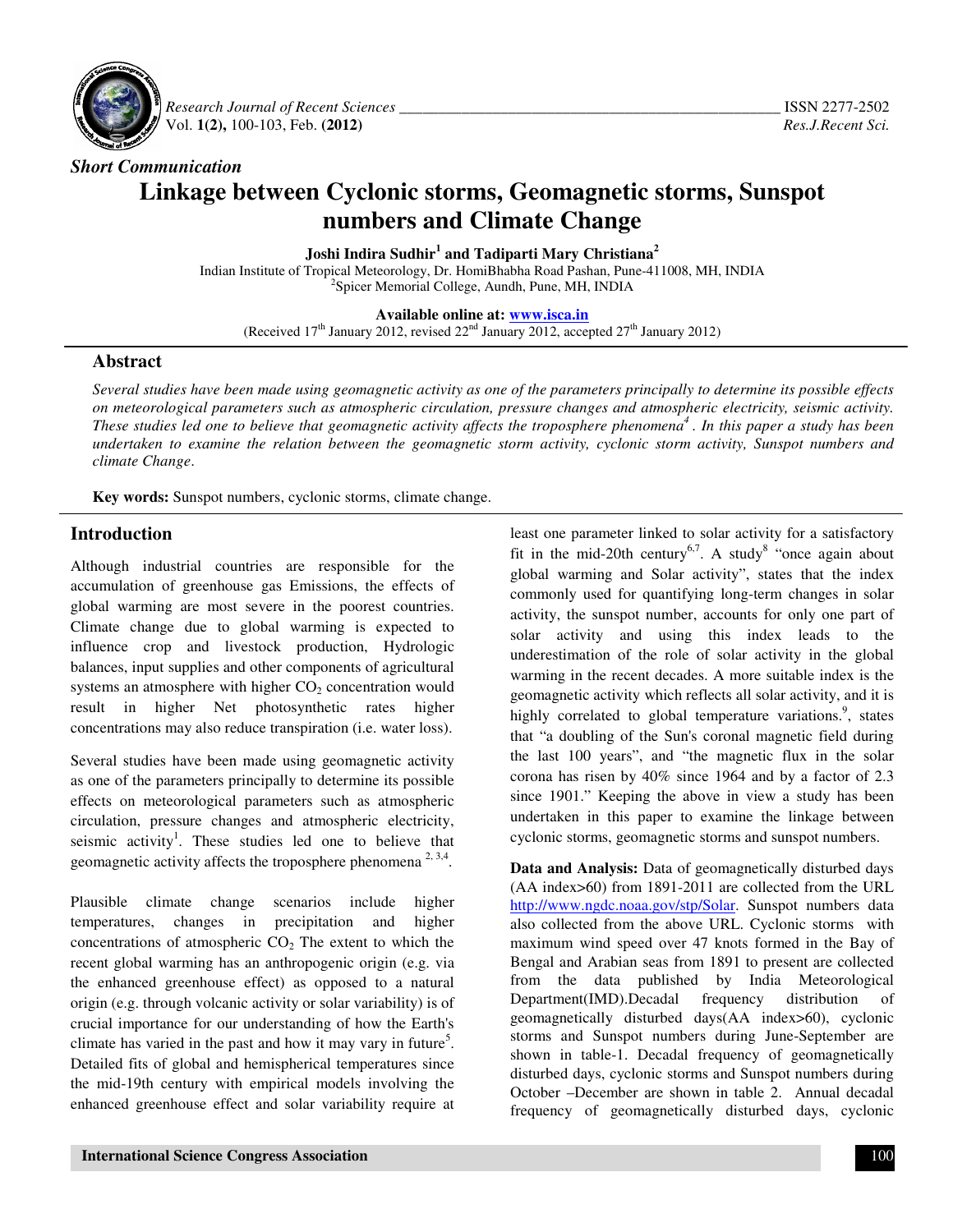*Research Journal of Recent Sciences \_\_\_\_\_\_\_\_\_\_\_\_\_\_\_\_\_\_\_\_\_\_\_\_\_\_\_\_\_\_\_\_\_\_\_\_\_\_\_\_\_\_\_\_\_\_\_\_\_\_\_\_\_\_\_\_\_\_\_\_* ISSN 2277-2502 Vol. **1(2),** 100-103, Feb. **(2012)** *Res. J. Recent Sci.* 

storms and Sunspot numbers are shown in table 3. Correlation coefficients between geomagnetic storms, cyclonic storms and Sunspot numbers are shown in table 4. Decadal frequency of Cyclonic storms, geomagnetic storms and sunspot numbers during October-December are shown in figure 1.

**Table-1** 

**Decadal frequency of geomagnetic storms (AA index>60) Cyclonic storms (wind speed>47Knots) sunspot numbers during June-September** 

| S.no. | Year      | AA index | <b>Cyclonic storms</b> | <b>Sunspot numbers</b> |
|-------|-----------|----------|------------------------|------------------------|
|       | 1891-1900 | 31       | 77                     | 49                     |
| ↑     | 1901-1910 | 20       | 55                     | 37                     |
| 3     | 1911-1920 | 24       | 55                     | 48                     |
| 4     | 1921-1930 | 43       | 76                     | 41                     |
|       | 1931-1940 | 38       | 84                     | 58                     |
| 6     | 1941-1950 | 52       | 92                     | 77                     |
|       | 1951-1960 | 89       | 70                     | 93                     |
| 8     | 1961-1970 | 47       | 76                     | 60                     |
|       | 1971-1980 | 49       | 78                     | 68                     |
| 10    | 1981-1990 | 67       | 52                     | 84                     |
| 11    | 1991-2000 | 76       | 35                     | 67                     |
| 12    | 2001-2010 | 49       | 33                     | 42                     |

**Table-2** 

**Decadal frequency of geomagnetic storms (AA index>60) Cyclonic storms (wind speed>47Knots) sunspot numbers during October-December** 

| S. No. | Year      | .<br>AA index | <b>Cyclonic storms</b> | <b>Sunspot numbers</b> |
|--------|-----------|---------------|------------------------|------------------------|
|        | 1891-1900 | ۱7            |                        | 42                     |
| ◠      | 1901-1910 | 11            |                        | 40                     |
|        | 1911-1920 | 19            |                        | 38                     |
| 4      | 1921-1930 | 29            | 12                     | 43                     |
|        | 1931-1940 | 14            | 9                      | 53                     |
| 6      | 1941-1950 | 57            | ⇁                      | 72                     |
|        | 1951-1960 | 51            | 9                      | 92                     |
| o      | 1961-1970 | 20            | 22                     | 57                     |
| Q      | 1971-1980 | 33            | 17                     | 67                     |
| 10     | 1981-1990 | 51            | 16                     | 84                     |
| 11     | 1991-2000 | 49            | 14                     | 64                     |
| 12     | 2001-2010 | 27            | 3                      | 43                     |

**Table-3** 

| Decadal frequency of geomagnetic storms (AA index>60) Cyclonic storms (wind speed>47Knots) and sunspot |
|--------------------------------------------------------------------------------------------------------|
| numhers                                                                                                |

| S. No.       | Year      | <b>Annual AA index</b> | <b>Annual Cyclonic storms</b> | <b>Annual Sunspot numbers</b> |
|--------------|-----------|------------------------|-------------------------------|-------------------------------|
|              | 1891-1900 | 86                     | 192                           | 45                            |
| ◠            | 1901-1910 | 53                     | 166                           | 37                            |
|              | 1911-1920 | 72                     | 171                           | 41                            |
| 4            | 1921-1930 | 97                     | 229                           | 42                            |
|              | 1931-1940 | 93                     | 229                           | 55                            |
| <sub>6</sub> | 1941-1950 | 168                    | 231                           | 74                            |
|              | 1951-1960 | 225                    | 189                           | 93                            |
| 8            | 1961-1970 | 100                    | 255                           | 60                            |
| Q            | 1971-1980 | 158                    | 255                           | 67                            |
| 10           | 1981-1990 | 203                    | 171                           | 82                            |
| 11           | 1991-2000 | 186                    | 145                           | 66                            |
| 12           | 2001-2010 | 115                    | 140                           | 41                            |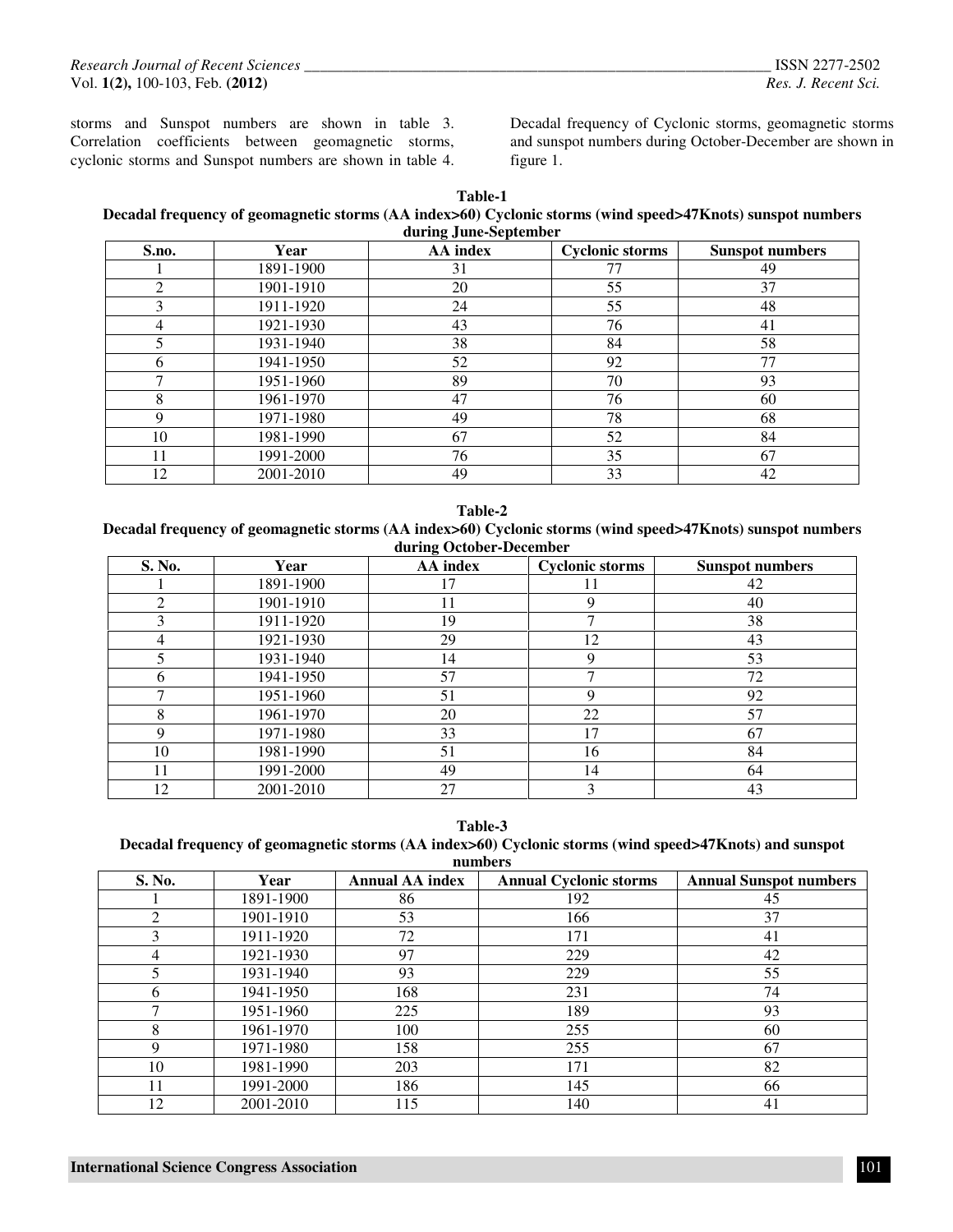| Table-4                                                                                                       |
|---------------------------------------------------------------------------------------------------------------|
| Correlation Coefficients between decadal frequency of Geomagnetic storms, cyclonic storms and Sunspot numbers |
| during 1891-2010                                                                                              |

| $-0.000$ |                                           |                       |                         |               |  |  |
|----------|-------------------------------------------|-----------------------|-------------------------|---------------|--|--|
| S. No    | <b>Correlation Coefficient r</b>          | <b>June-September</b> | <b>October-December</b> | <b>Annual</b> |  |  |
|          | Correlation value between AA index and    | $-0.21$               | $+0.1$                  | $-0.2$        |  |  |
|          | Severe Cyclones                           |                       |                         |               |  |  |
|          | Correlation value between AA index and    | $+0.42$               | $+0.8$                  | $+0.9$        |  |  |
|          | Sunspot numbers                           |                       |                         |               |  |  |
|          | Correlation value between Severe cyclonic | $+0.2$                | $+0.3$                  | $+0.17$       |  |  |
|          | storms and Sunspot numbers                |                       |                         |               |  |  |







#### **Results and Discussion**

It is seen from tables 1, 2, 3 that frequency of cyclonic storms forming in the Bay of Bengal and Arabian Sea in the last two decades reduced. The peak cyclonic activity, i.e. during October-December during 2001-2010 decreased. Also it is observed from tables 1, 2, 3 there is an increase in Geomagnetic storm activity from 1930 onwards. From table 4 it is inferred that only in the peak cyclonic activity season, i.e. during October-December an in phase relation between geomagnetic storms and severe cyclonic storms noticed  $(r =$ +0.1). Sunspot numbers and severe cyclonic storms are positively correlated,  $r = 0.35$  (average of all seasons). An increase in geomagnetic storm activity associated with an

increase in sunspot numbers activity  $r = +0.76$ . Reduction in the use of non-renewable sources of energy and increased use of renewable sources will undoubtedly decrease the emission of GHGs substantially. This decrease in the GHGs will have a positive affect on the health and well being of the people.

Furthermore, switching to cleaner fuels and energy-efficient technologies will reduce local pollutants and therefore, have an added beneficial impact on health. In this media has got the power to change any human being- whether literate or illiterate, rich or poor to educate and persuade about adopting and switching over to practices of using energy only from renewable sources<sup>10</sup>.